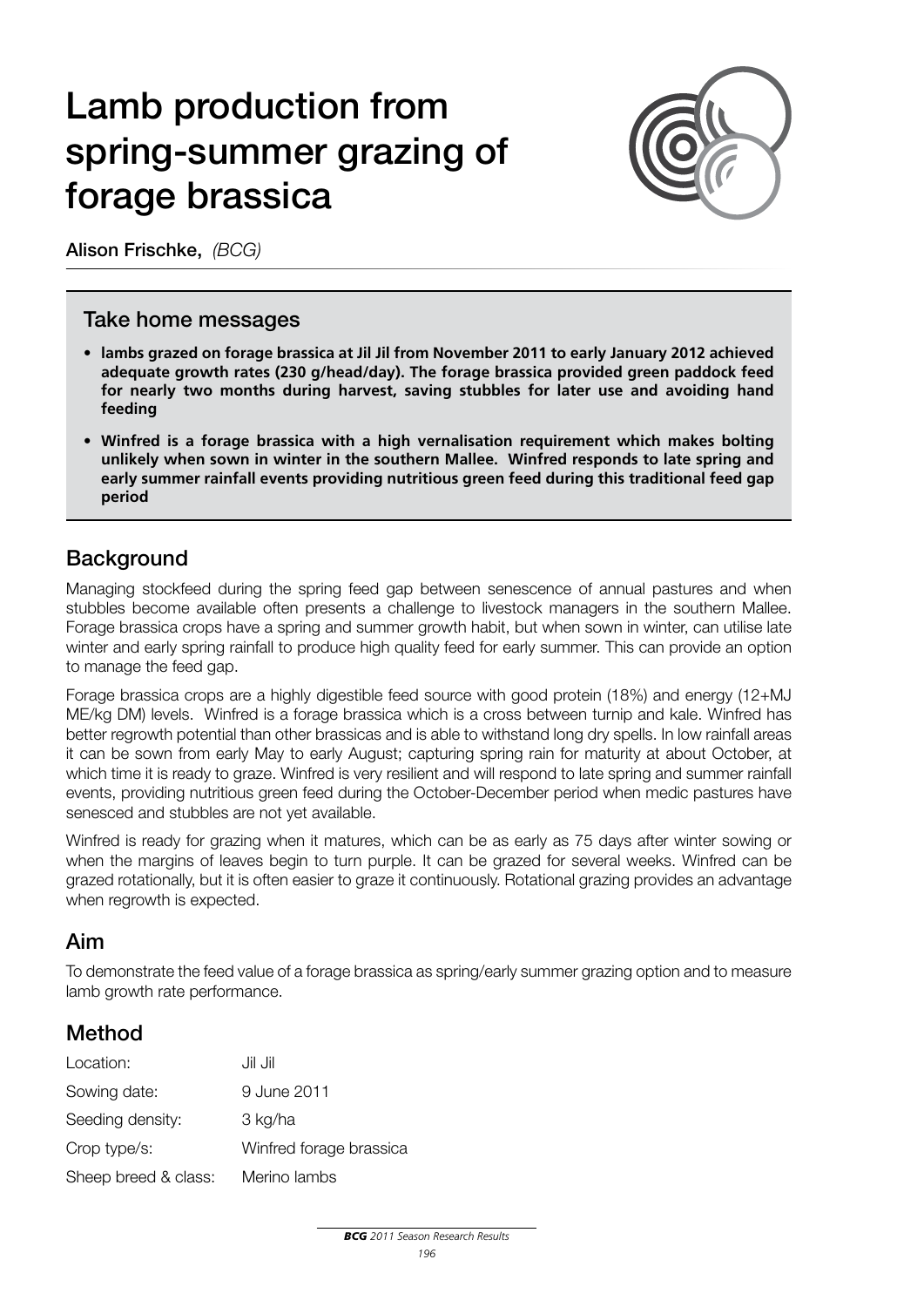Inputs/Fertiliser: MAP @ 50 kg/ha + top-dressed twice with urea totaling 180 kg/ha

Seeding equipment: 10 inch row spacing, knife points and press wheels

A 2 ha paddock was prepared with a knockdown of Roundup @ 2L/ha, Estercide 800 (200ml/ha), and Goal @ 75 ml/ha on 26 May, and worked up with the Avon seeder on 6 June to prevent trash flow issues at sowing.

The paddock was then sprayed with Triflur  $X \otimes 1.5$  L/ha and 2 L/ha Roundup and sown on 9 June with Winfred forage brassica at 3 kg/ha treated with Gaucho seed dressing, using minimum tillage. On 10 June, Mouse-off was broadcast across the paddock for mouse control. On 3 August, 100 kg/ha urea was broadcast; a further 80 kg/ha urea was applied on 26 September. On 3 October, an in-crop herbicide spray of Select (500ml/ha) was applied, using 1% Hasten.

On 10 November, 32 Merino lambs were weighed, drenched and introduced to the paddock (a stocking rate of 16 lambs/ha). Feed was visually assessed by an experienced assessor, and the number of potential grazing days estimated for the flock size. No supplements were given to the lambs.

Three weeks later (30 November) lambs were weighed to measure growth rates during the adjustment period, when the rumen makes microbial changes to digest a new feed type. They were returned to the paddock and left to graze for three weeks, weighed again, and returned to the paddock for a final three week grazing period.

On 2 January 2012, sheep were removed and weighed for a final time.

### **Results**

Visual assessment of feed on the day lambs were introduced, 10 November, estimated 2 t/ha dry matter available, which equated to 60 grazing days for the 32 Merino lambs. Body weight of lambs averaged 27.5 kg/head at the time of introduction to the Winfred.

When weighed three weeks later on 30 November, lamb bodyweight averaged 29.7 kg/head, the change in bodyweight equalling an average growth rate of 100g/head/day.

By 20 December, lamb bodyweight averaged 36.3 kg/head, equaling an average growth rate of 330 g/ head/day for that three-week period.

Due to dry conditions, feed was finished after 52 days, on 2 January, 2012. The final weigh measured an average body weight of 39.6 kg/head, indicating an average growth rate of 275 g/head/day as the Winfred was finishing growing.

The average weight gain/lamb/per day was 230 grams over the 52 day period (Table 1).



**Figure 1. Production of lambs grazing Winfred forage Brassica at Jil Jil, 10 Nov 2011– 2 Jan 2012.**